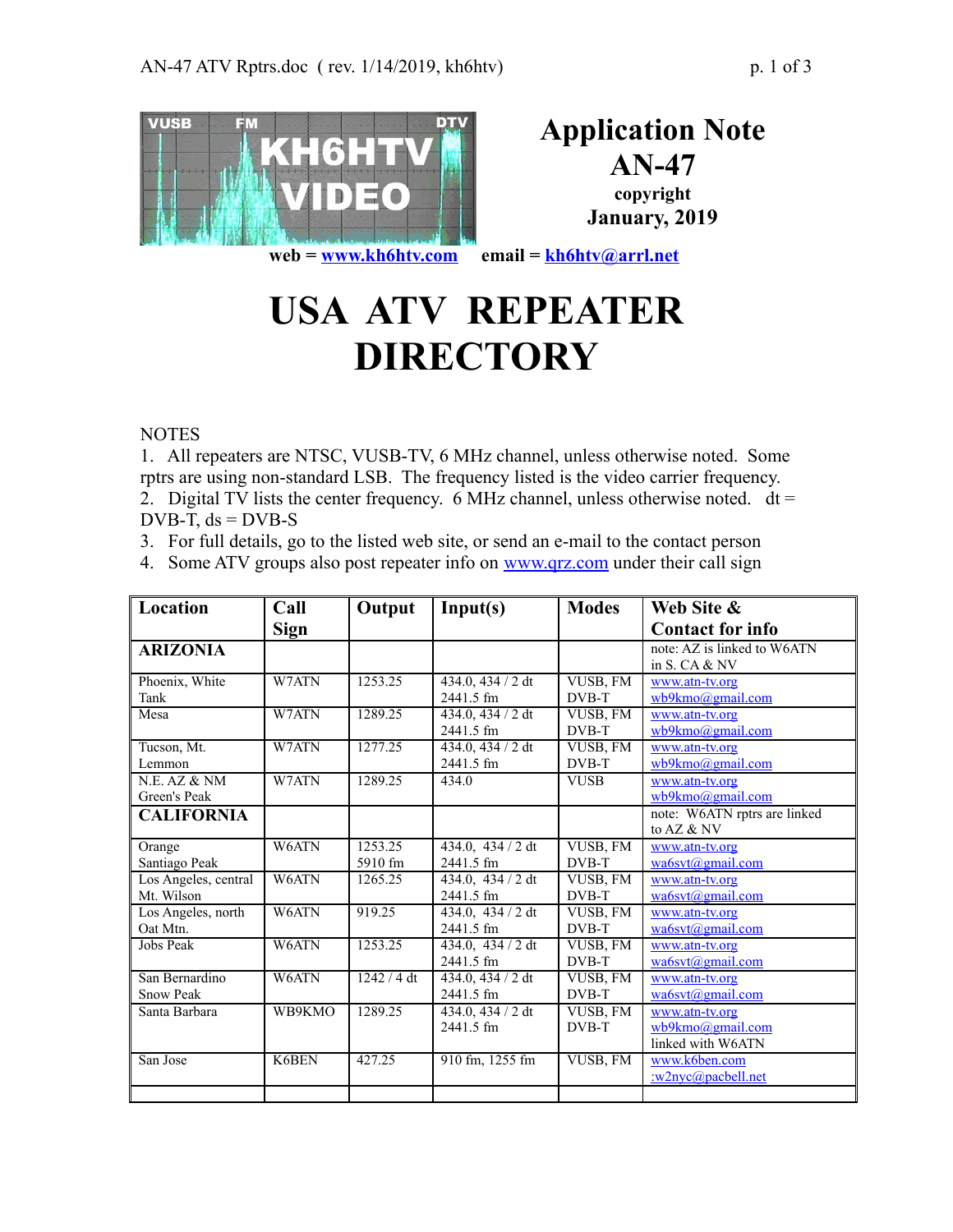| Location                  | Call          | Output            | Input(s)                 | <b>Modes</b> | Web Site &                                 |
|---------------------------|---------------|-------------------|--------------------------|--------------|--------------------------------------------|
|                           | <b>Sign</b>   |                   |                          |              | <b>Contact for info</b>                    |
| Palomar                   | W6NWG         | 1241.25           | 915 fm                   | VUSB, FM     | w6nwg@palomararc.org                       |
|                           |               |                   | 2441.5 fm                | soon be      | mountain.michelle@gmail.com                |
|                           |               |                   |                          | DVB-S        |                                            |
| <b>COLORADO</b>           |               |                   |                          |              |                                            |
| Boulder                   | KH6HTV        | $423/6$ dt        | 1243 / 6 dt              | DVB-T,       | www.kh6htv.com                             |
|                           |               | or 421.25         | 441 / 6 dt               | VUSB, FM     | kh6htv@arrl.net                            |
|                           |               |                   | 439.25 1247 fm           |              |                                            |
| <b>DELAWARE</b>           | KC3AM         | $423/6$ dt        | 439.25 AM, LSB           | DVB-         |                                            |
| Wilmigton                 |               |                   |                          | T,AM         | KC3AM@verizon.net qrz.com                  |
| <b>FLORIDA</b>            |               |                   |                          |              |                                            |
| Cape Coral                | W1RP          | 421.25            | 439.25                   | <b>VUSB</b>  | paul@cardlink.com                          |
| <b>IDAHO</b>              |               |                   |                          |              |                                            |
| S.W. Idaho                | WI7ATV        | 1257 fm           | 426.25                   | VUSB, FM     | ka7anm@yahoo.com                           |
|                           |               |                   |                          |              | under construction                         |
| <b>KENTUCKY</b>           |               |                   |                          |              |                                            |
| <b>Bowling Green</b>      | KY4ATV        | 421.25            | 439.25                   | <b>VUSB</b>  | w4htb@twc.com www.qrz.com                  |
|                           |               |                   | 1280 fm                  | <b>FM</b>    | http://www.bluegrassars.org/               |
| <b>LOUISIANA</b>          |               |                   |                          |              |                                            |
| New Orleans               | <b>WD0GIV</b> | 421.25            | 439.25                   | <b>VUSB</b>  | wd0giv@att.net                             |
| <b>MARYLAND</b>           |               |                   |                          |              |                                            |
| Laurel                    | W3BAB         | 421.25            | 434.0, 1291 fm           | VUSB, FM     | ny3k2004@yahoo.com                         |
| Baltimore                 | W3WCQ         | 439.25<br>911.25  | 426.25<br>1253.25        | <b>VUSB</b>  | http://bratsatv.org/<br>brats@bratsatv.org |
| <b>MICHIGAN</b>           |               |                   |                          |              |                                            |
| Jackson                   | KC8LMI        | 923.25            | 439.25, AM LSB           | <b>VUSB</b>  | KC8LMI@hotmail.com                         |
| <b>Grand Rapids</b>       | K8DMR         | 421.25            | 439.25                   | <b>VUSB</b>  | ron fredricks@att.net                      |
| <b>MINNESOTA</b>          |               |                   |                          |              |                                            |
| Wabasha                   | <b>KD0HWX</b> | 421.25            | 439.25                   | <b>VUSB</b>  | jonmcpete@yahoo.com                        |
| <b>MISSOURI</b>           |               |                   |                          |              |                                            |
| St. Louis                 | <b>WD0FCH</b> | 426/4 dt          | 440 / 4 dt               | $DVB-T$      | k0pfx@arrl.net                             |
| <b>NEBRASKA</b>           |               |                   |                          |              |                                            |
| Omaha                     | <b>WB0CMC</b> | 421.25            | 434.0                    | <b>VUSB</b>  | wb0cmc@cox.net                             |
| <b>NEVADA</b>             |               |                   |                          |              |                                            |
| Las Vegas                 | N7ZEV         | 1253.25           | 434.0, 434.0 / 2 dt      | VUSB, FM     | frank.n7zev@gmail.com                      |
|                           |               | 912 fm            | 2441 fm                  | DVB-T        | linked to W6ATN S. CA & AZ                 |
| <b>NEW JERSEY</b>         |               |                   |                          |              |                                            |
| Vernon                    | W2VER         | 5885 fm           | 5665 fm                  | <b>FM</b>    | jaythienel@yahoo.com                       |
| <b>OHIO</b>               |               |                   |                          |              |                                            |
| Columbus                  | WR8ATV        | 423 / 2 dt        | 439/2 dt                 | <b>VUSB</b>  | www.ATCO.tv                                |
|                           |               | 427.25<br>1258 fm | 439.25 AM LSB<br>1288 fm | AM<br>FM     | gkenmorris@gmail.com<br>towslee1@ee.net    |
|                           |               | 1268 ds           | 1288 ds                  | DVB-T        |                                            |
|                           |               | 2397 mesh         | 10450 fm                 | DVB-S        |                                            |
|                           |               | 10350 fm          |                          | <b>MESH</b>  |                                            |
| Dayton                    | W8BI          | 421.25            | 439.25, 439 / 2 dt       | VUSB, FM     | www.w8bi.org                               |
|                           |               | 428/2 dt          | 1280 fm                  | DVB-T        | dpel@aaahawk.com                           |
|                           | W8FY          | 1258 fm           | 923.25                   | <b>VUSB</b>  |                                            |
| Van Wert<br><b>OREGON</b> |               | 434.0             |                          |              | $k$ a8zge@w8fy.org                         |
| Portland                  | W7AMQ         | 1257 fm           | 426.25                   | FM, VUSB     | belles73@comcast.net                       |
| Portland                  | WB2QHS        | 426.0             | 910 fm                   | VUSB, FM     | emellnik@emavideo.com                      |
|                           |               |                   |                          |              |                                            |
|                           |               |                   |                          |              |                                            |